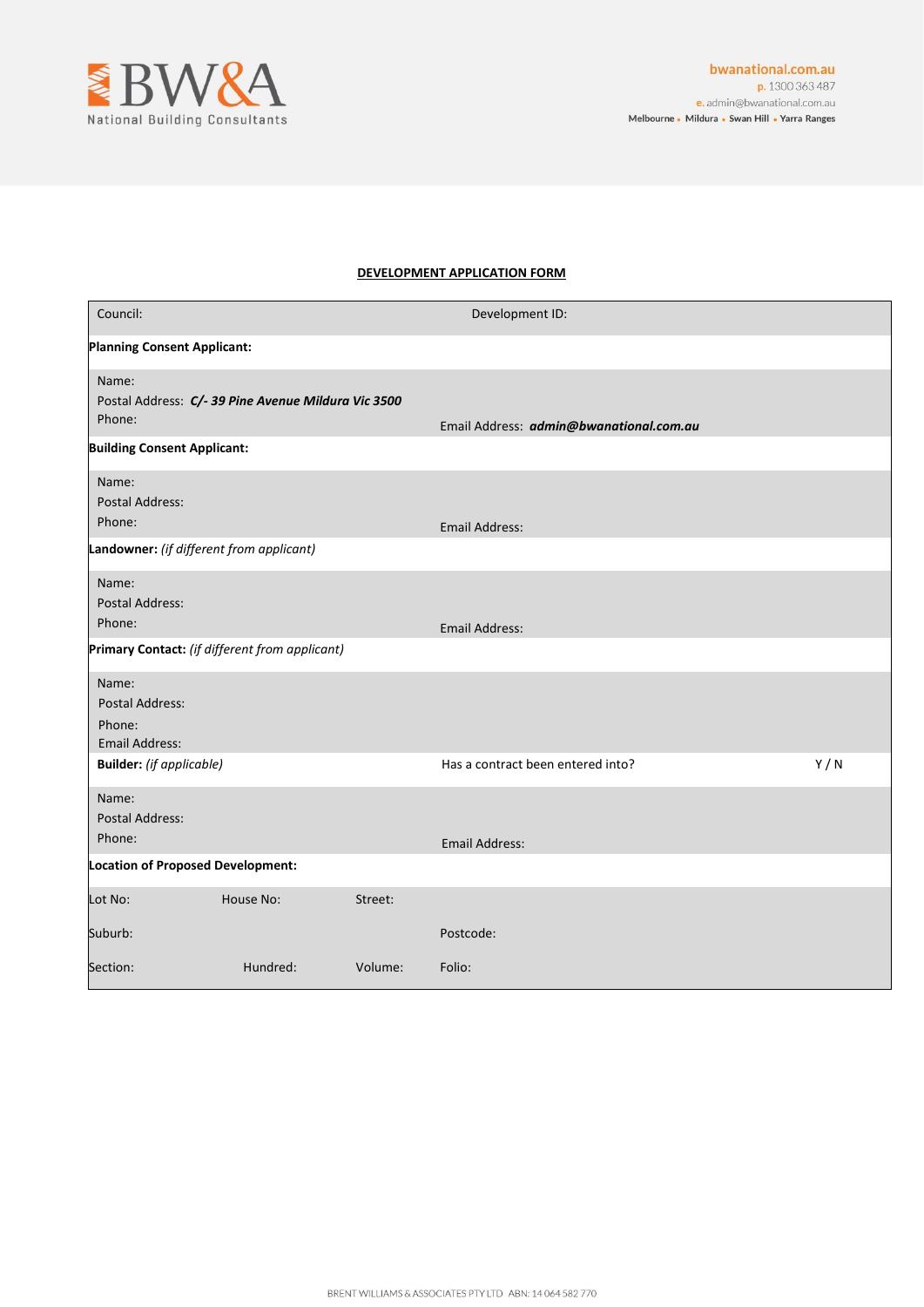

### **Description of Proposed Development:**

 $\mathsf{l}$ 

| Development Cost:                                                             | CITB Levy to be paid if over \$40,000 |                |                |               |  |
|-------------------------------------------------------------------------------|---------------------------------------|----------------|----------------|---------------|--|
| Current Class/Use:<br>Proposed Class/Use:                                     |                                       |                |                |               |  |
| If Class 5,6,7,8,9 - state the desired number of -                            | Employees:                            |                |                | Occupants:    |  |
|                                                                               |                                       |                |                |               |  |
| Has Planning Consent been granted?                                            | YES                                   | N <sub>O</sub> |                | BW&A          |  |
| Does the Application involve tree damaging activity to a<br>significant tree? | <b>YES</b>                            |                | N <sub>O</sub> |               |  |
| Is the subject land connected to, or able to be connected to a<br>sewer?      | <b>YES</b>                            | <b>NO</b>      |                | <b>UNSURE</b> |  |

| Has the council's 'Staged Consent' fee been paid? | Receipt<br>Provided | BW&A | N/A |
|---------------------------------------------------|---------------------|------|-----|
| Has the CITB Levy been paid?                      | Receipt<br>Provided | BW&A | N/A |
| Has an Energy Efficiency Report been provided?    | <b>YES</b>          | BW&A | N/A |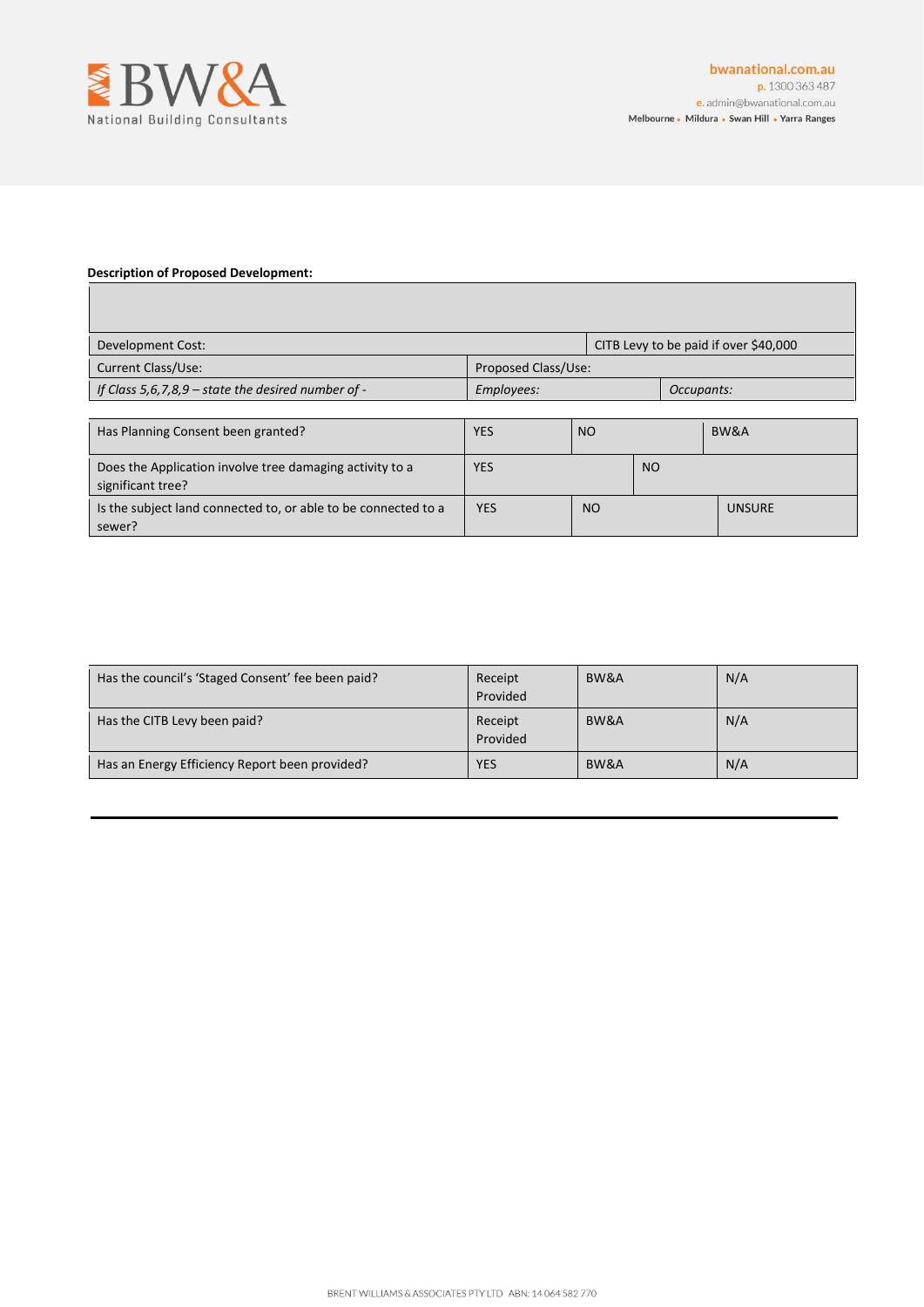

## **TERMS AND CONDITIONS**

### PLEASE READ THE TERMS AND CONDITIONS CAREFULLY

The proposed development, subject of this application, is consistent with the planning consent documents and any conditions attached there to (if applicable) unless otherwise stated.

That the proposed development will involve the construction of a building which would, if constructed in accordance with the plans submitted, not be contrary to the regulations prescribed for the purposes of section 86 of the Electricity Act 1996. You make this declaration under clause 6(1) of Schedule 8 of the Planning, Development, and Infrastructure (General) Regulations 2017.

Where I am not the owner of the development site;

- a) Class 1a building I have obtained written consent of the owner to engage BW&A National Building Consultants, or
- b) Other than Class 1a I have notified the owner of my intention to engage BW&A National Building Consultants, as prescribed under Regulation 90 of the Development Regulations 2008.

Pursuant to Regulation 90(1) of the Development Regulations 2008, you have engaged BW&A National Building Consultants to assess the proposed development and, on compliance with the Building Rules and Development Regulations, grant Building Rules Consent and/or Development Plan Consent.

You are required to notify BW&A National Building Consultants in writing, at the time of application, if you intend on using a 'designated building product' for external cladding and are to provide the associated details for that building product if the building work;

- (i) relates to a building, or class of building, designated by the Minister by notice published in the Gazette; and
- (ii) (ii) involves the use of a building product, or kind of building product, designated by the Minister in the notice in circumstances specified in that notice, For the purposes of this item;

### **Designated Building**

For the purposes of Regulation 3 of the Development Regulations 2008 a designated building is a building with a Building Code classification of:

- a) Class 2, 3, or 9 consisting of two or more storeys; or a
- b) Class 5, 6, 7 or 8 consisting of three or more storeys

## **Designated Building Product:**

For the purposes of Regulation 3 of the Development Regulations 2008 a designated building product is a building product that consists of a metal panel or lining formed with an aluminium, or similar thin metal sheet material, with any type of core material.

You understand that BW&A National Building Consultants cannot be in any way connected with a Noncompliant or Nonconforming Building Product, or the approval, the use or installation of a Building Product in a manner which is Noncompliant or Nonconforming. For the purposes of this item;

### **Noncompliant**

Means any Building Product which does not comply with any applicable law or regulatory obligation, including but not limited to: the Building Code of Australia, the National Construction Code of Australia, any relevant Australian Standards, approved conditions, use or application, or the guidelines, practice notes or the like of any relevant building authority or other regulatory body.

#### **Nonconforming**

Means any Building Product which purports to meet specific requirements and does not. For instance, is not fit for purpose, is not of acceptable quality, is counterfeit, or contains false or misleading claims about its qualities / properties.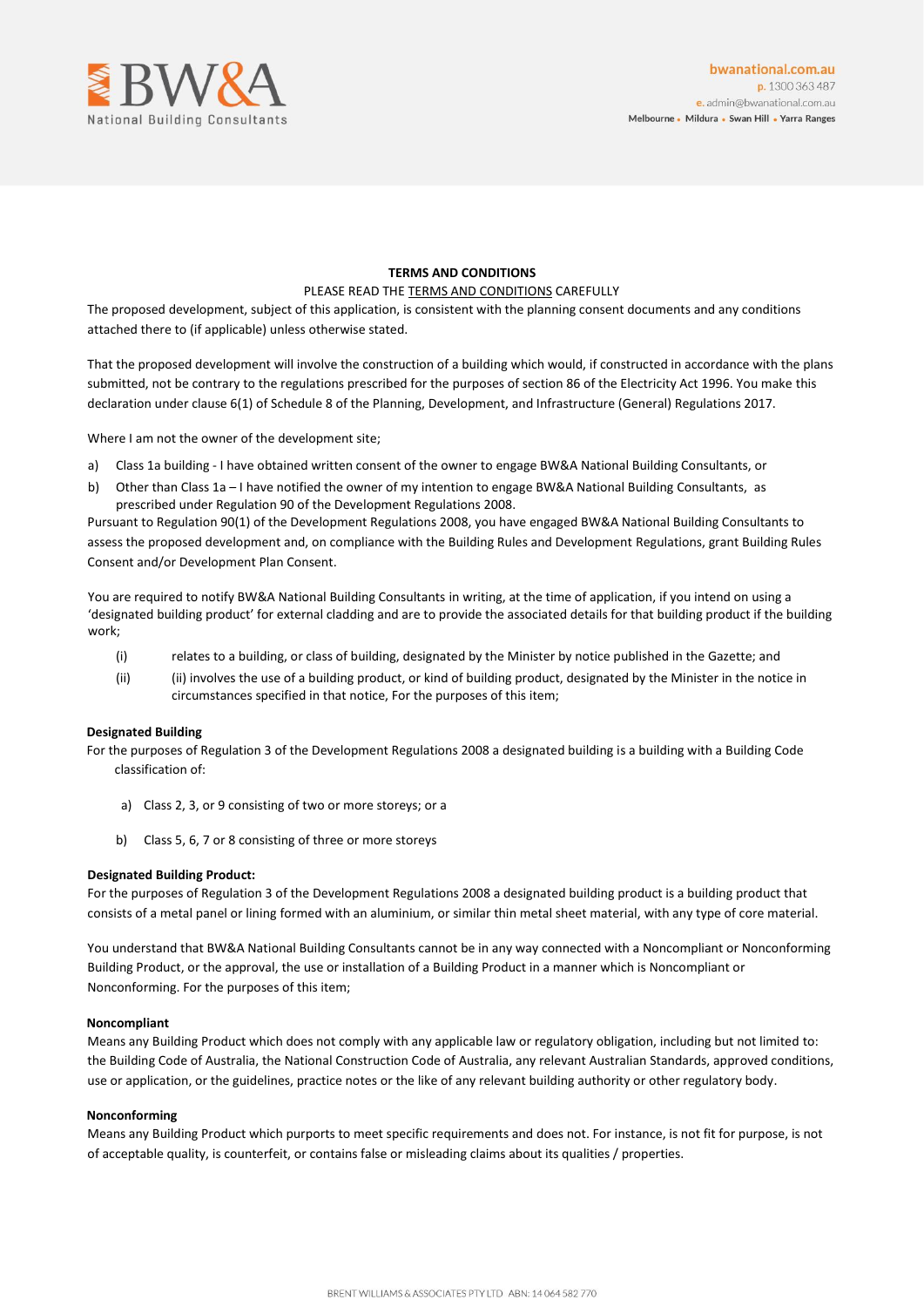

#### **Building Product**

Means any wall system, panel, cladding, façade material, external attachment or insulation, including but not limited to; aluminium composite panels, structured insulation panel systems, extruded polystyrene systems, exterior insulation finish systems or external timber panelling systems.

Version 3 SA Application Form – April 2022